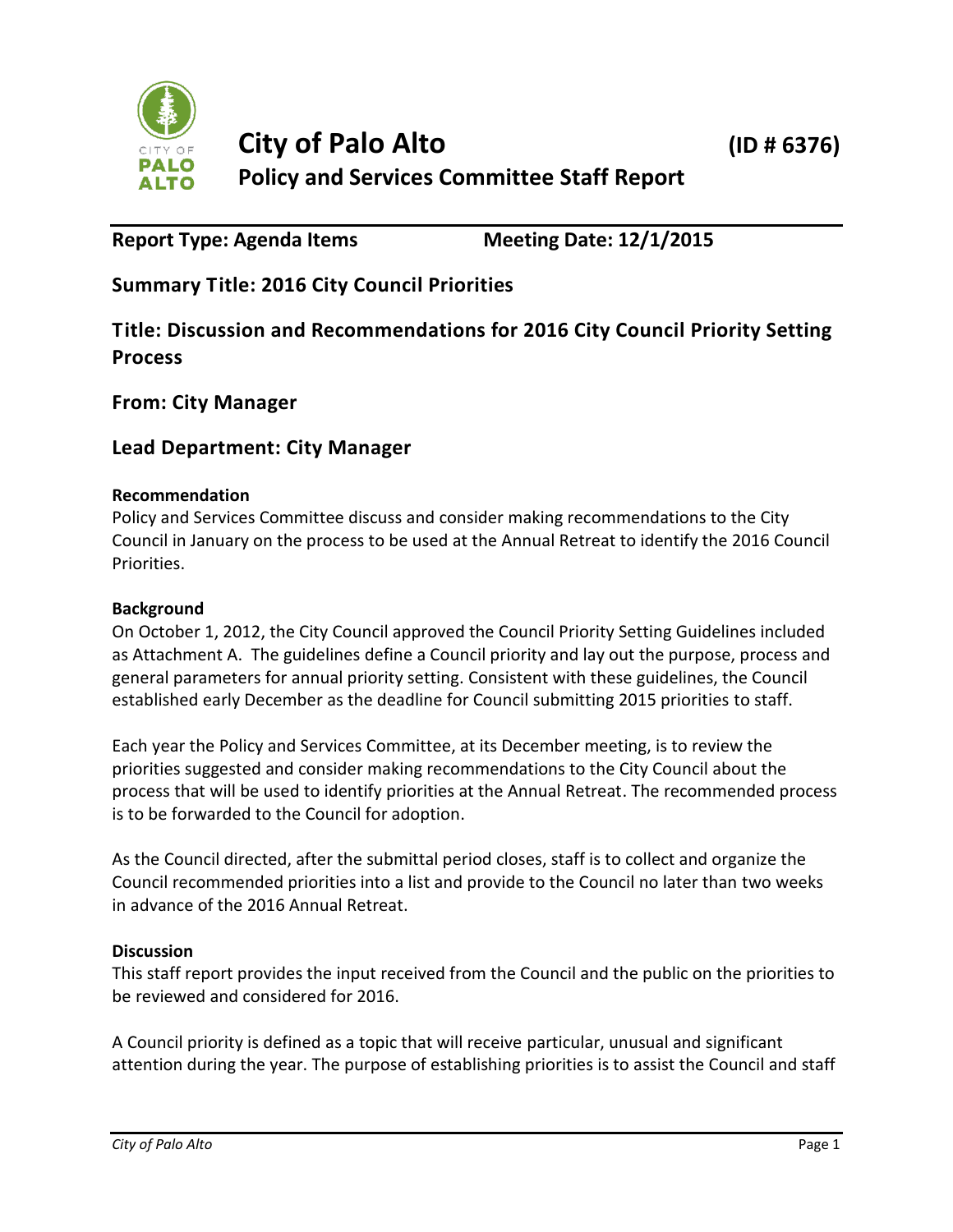to better allot and utilize time for discussion and decision making. There is a goal of no more than three priorities per year and priorities have a three year time limit.

The Policy and Services main focus is to make process recommendations for Council conduct of the priority setting at the retreat. In some years, the Council used the "nominal group voting technique" (dot voting) to work through suggestions and generate a collective recommendation. In recent years, Council Members briefly presented their suggestions and explanations as needed and Council discussion led to relatively easy decisions. The 2012 policy helped add definition and limitations on the priorities which helped.

Staff is collecting Council member feedback and will provide a summary at the Policy & Services Committee through an At Places Memo. Policy and Services may want to offer some suggestions to staff regarding groupings. Whatever staff presents, Council, obviously, can amend or modify the recommendations at the retreat.

# **Input from City Council**

Staff will provide an At Places Memo on the input received from Council members on recommended priorities.

## **Input from Community**

In October 25, 2015, the City posted the question, "What are the priorities you would like to see the City Council adopt for 2016?" to its Open City Hall online civic engagement site to solicit input and feedback from the community. As of November 18, 2015 a total of 212 individuals had visited the topic with 62 posting responses. The community is still able to provide feedback on Open City Hall, but below is a summary of comments received to date, and identification of a number of themes that emerged from the responses:

- **Reduce airplane noise**
- **Housing:** low cost/high density, more affordable, charge all new housing Mello-Roos fees, increase supply, build housing near transit, moderate public housing near Caltrain stations and along El Camino
- **Growth and development:** no parking exemptions for developers, stop office development, charge all new commercial development \$25,000 per job to trench Caltrain, recognize the Palo Alto is at limit of growth, infrastructure to support growth, finish Comprehensive Plan
- **Parking and transportation:** policies to encourage biking, walking and EVs, support high speed rail, close all inner streets, address influx of parking in residential neighborhoods, safe bike routes, TDM measures including demand-based parking downtown, parking permits for Evergreen neighborhood, multi-modal transportation solutions, shuttle service improvements, train grade crossing
- **Municipal governance:** eliminate appearance of conflict of interest between electeds/developers/city employees after leaving city responsibilities, clarify role of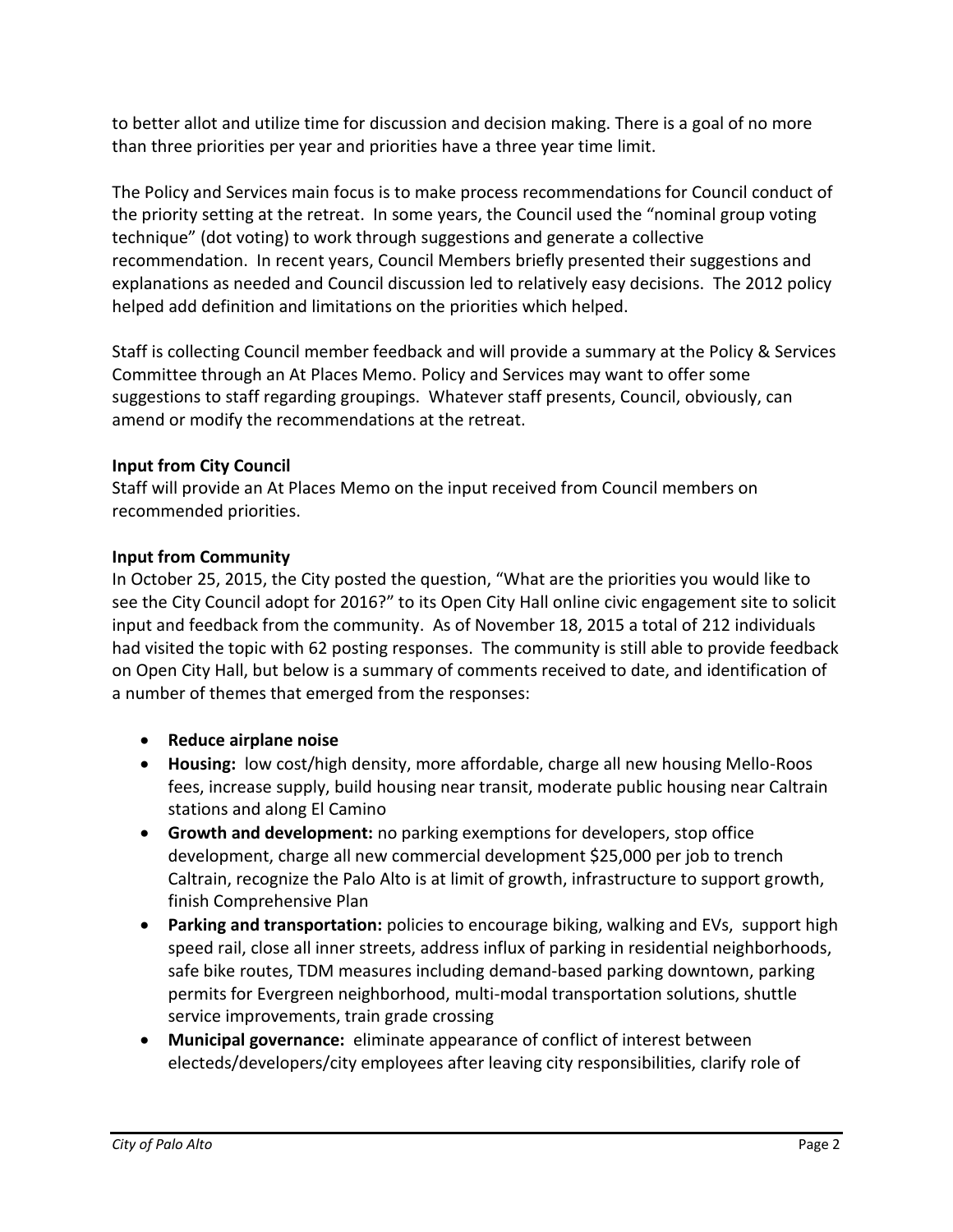Planning Commission, cut Palo Alto's unfunded liabilities for current and past employees, manage benefits and salary to city employees, reduce utility costs

- **Smoking:** no smoking in apartments/condos
- **Other:** fiber-to-the-premise/high speed internet, sustainability, more open space, closed circuit TV on all major arteries to prevent crime, flood control, no home construction on Saturday

Attachment B is the detailed responses from Open City Hall. As of November 18, 2015 no feedback was received from the community through email, telephone or mail.

## **Timeline**

Upon the Policy & Services Committee's approval, staff will forward the recommendation to the City Council in January. Staff will update the January staff report to include any additional community feedback received prior to agenda publication. Upon approval by the City Council in January, staff will publish results in advance of the retreat. At this time, the Council's 2016 Annual Retreat is tentatively set for January 30, 2016.

#### **Attachments:**

Attachment A: Priority Setting Guidelines and Schedule (PDF)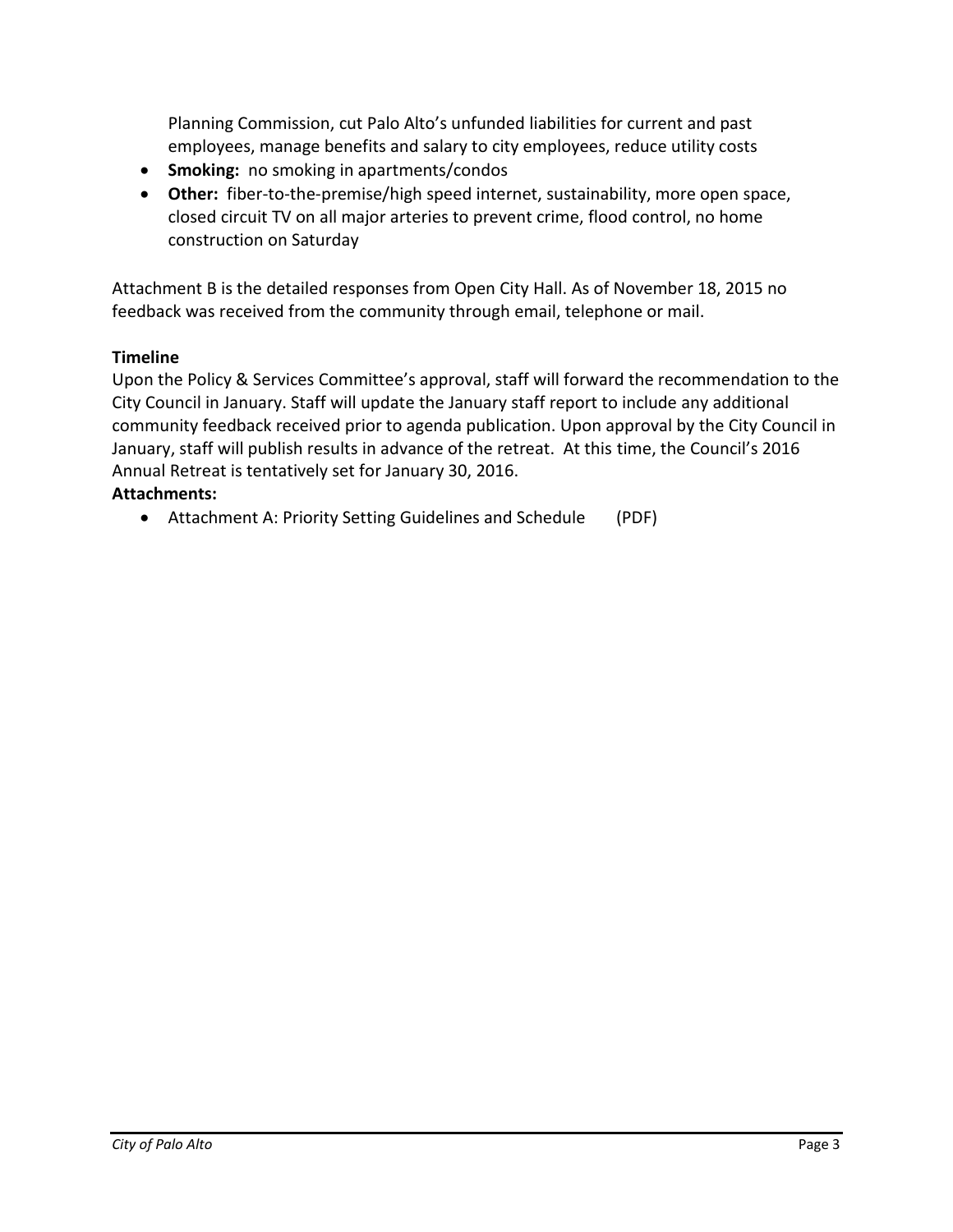## City of Palo Alto Attachment A

## **City Council Priority Setting Guidelines**

#### **Approved by City Council**: October 1, 2012 **Last revised: October 1, 2012**

#### **Background**

The City Council adopted its first Council priorities in 1986. Each year the City Council reviews it's priorities at its Annual Council Retreat. On October 1, 2012 the City Council formally adopted the definition of a council priority, and the Council's process and guidelines for selection of priorities.

#### **Definition**

A Council priority is defined as a topic that will receive particular, unusual and significant attention during the year.

#### **Purpose**

The establishment of Council priorities will assist the Council and staff to better allot and utilize time for discussion and decision making.

#### **Process**

- 1. Three months in advance of the annual Council Retreat, staff will solicit input from the City Council on the priorities to be reviewed and considered for the following year.
	- a. Council members may submit up to three priorities.
	- b. Priorities should be submitted no later than December 1.
	- c. As applicable, the City Manager will contact newly elected officials for their input by December 1.
	- d. The City Clerk will provide timely notice to the public to submit proposed priorities by December 1. The Policy and Services Committee shall recommend to the Council which suggestions if any shall be considered at the City Council retreat.
- 2. Staff will collect and organize the recommended priorities into a list for Council consideration, and provide to Council no less than two weeks in advance of the retreat.
- 3. The Policy and Services Committee, each year at its December meeting, shall make recommendations about the process that will be used at the Annual Retreat paying particular attention to the number of priorities suggested by Council members. The recommended process is to be forwarded to Council for adoption in advance of the Council retreat.

#### **Guidelines for Selection of Priorities**

- 1. There is a goal of no more than three priorities per year.
- 2. Priorities generally have a three year time limit.